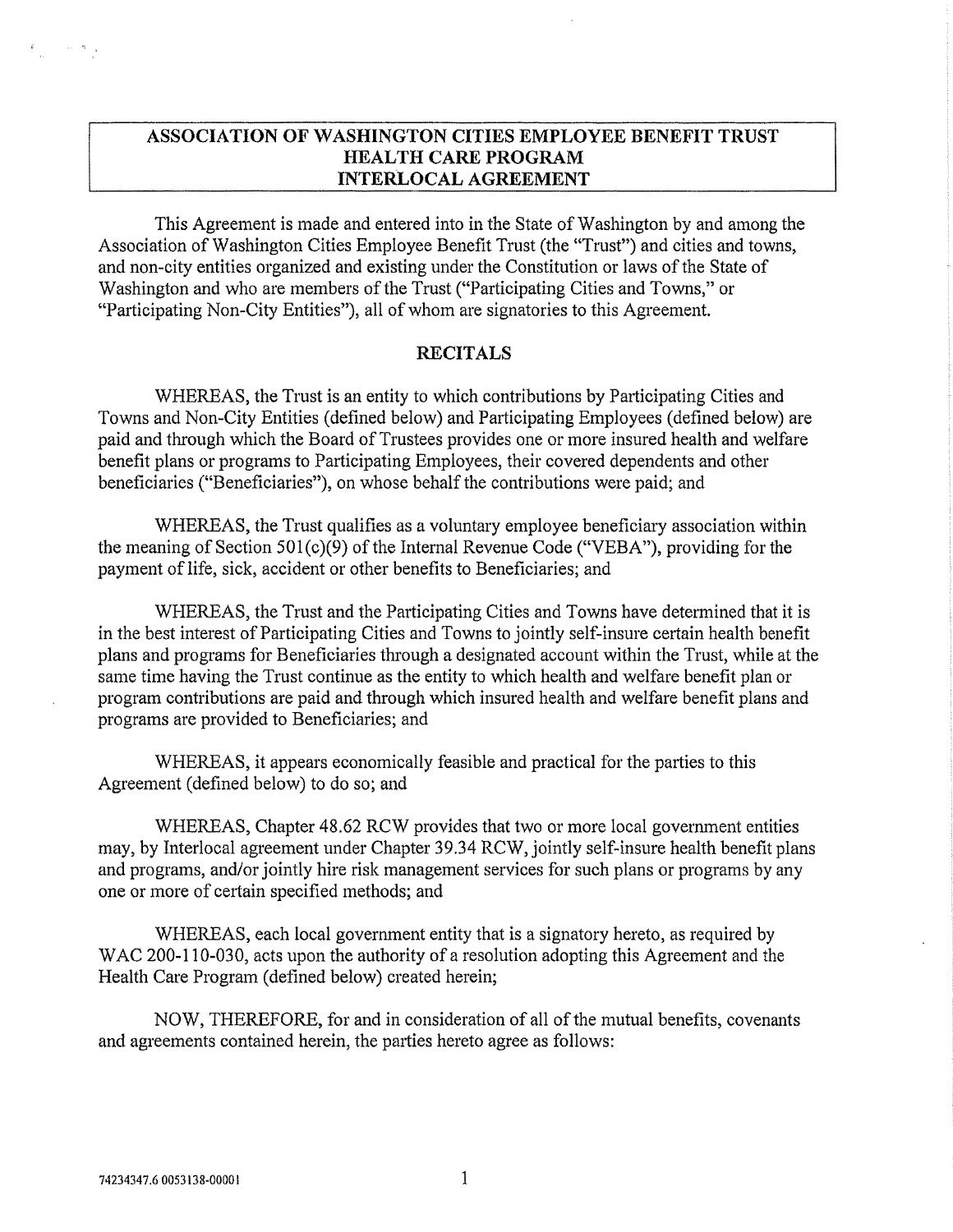#### **DEFINITIONS**

The following are definitions of terms used in the Agreement. Unless indicated otherwise, other terms are defined where they are first used. Defined terms are capitalized when used in the defined context.

- 1.1 **Agreement** means this Interlocal Agreement entered into under the authority of Chapter 39.34 RCW and as required by RCW 48.62.031(2) between the Trust and Participating Employers.
- 1.2 **Association of Washington Cities or A WC** means the Association of Washington Cities, a not-for-profit membership association established pursuant to the laws of the state of Washington for the purpose of providing various services to and on behalf of its member cities.
- 1.3 **Association of Washington Cities Employee Benefit Trust** or the **Trust** means the trust and all property and money held by such entity, including all contract rights and records, established for the sole purpose of providing life, sick accident or other health and welfare benefits to Participating Employees, their covered dependents and other beneficiaries, and which is approved by the Internal Revenue Service as a VEBA.
- **1.4 Employee Benefits Advisory Committee or EBAC** means the committee defined in Article V of the Trust Agreement that may be delegated responsibility by the Board of Trustees, including but not limited to: overseeing the operations of the Health Care Program, analyzing and developing annual premium levels and benefit coverage changes for recommendation to the Board of Trustees and performing other duties necessary to ensure that the needs of Participating Employers are met and the long-term financial health of the Health Care Program is maintained.
- 1.5 **Health Care Program** means the joint self-insurance program offering self-insured health benefit options through the HCP Account.
- 1.6 **HCP Account** means a designated account within the Trust and created by this Agreement, the Trust Agreement and Trust Health Care Program policies all under the authority of Chapter 48.62 RCW to provide self-insured health benefits to Participating Employees, their covered dependents and other beneficiaries and further described in Article 6.
- 1.7 **Non-City Entity** means any public agency, public corporation, intergovernmental agency or political subdivision, within the state of Washington that meets the requirements of Article IX, Section 1(c)(ii) and (iii) of the Trust Agreement for participation in the Health Care Program.
- 1.8 **Participating City** means any city or town within the state of Washington that meets the requirements of Article IX, Section l(a) or Section l(b) of the Trust Agreement.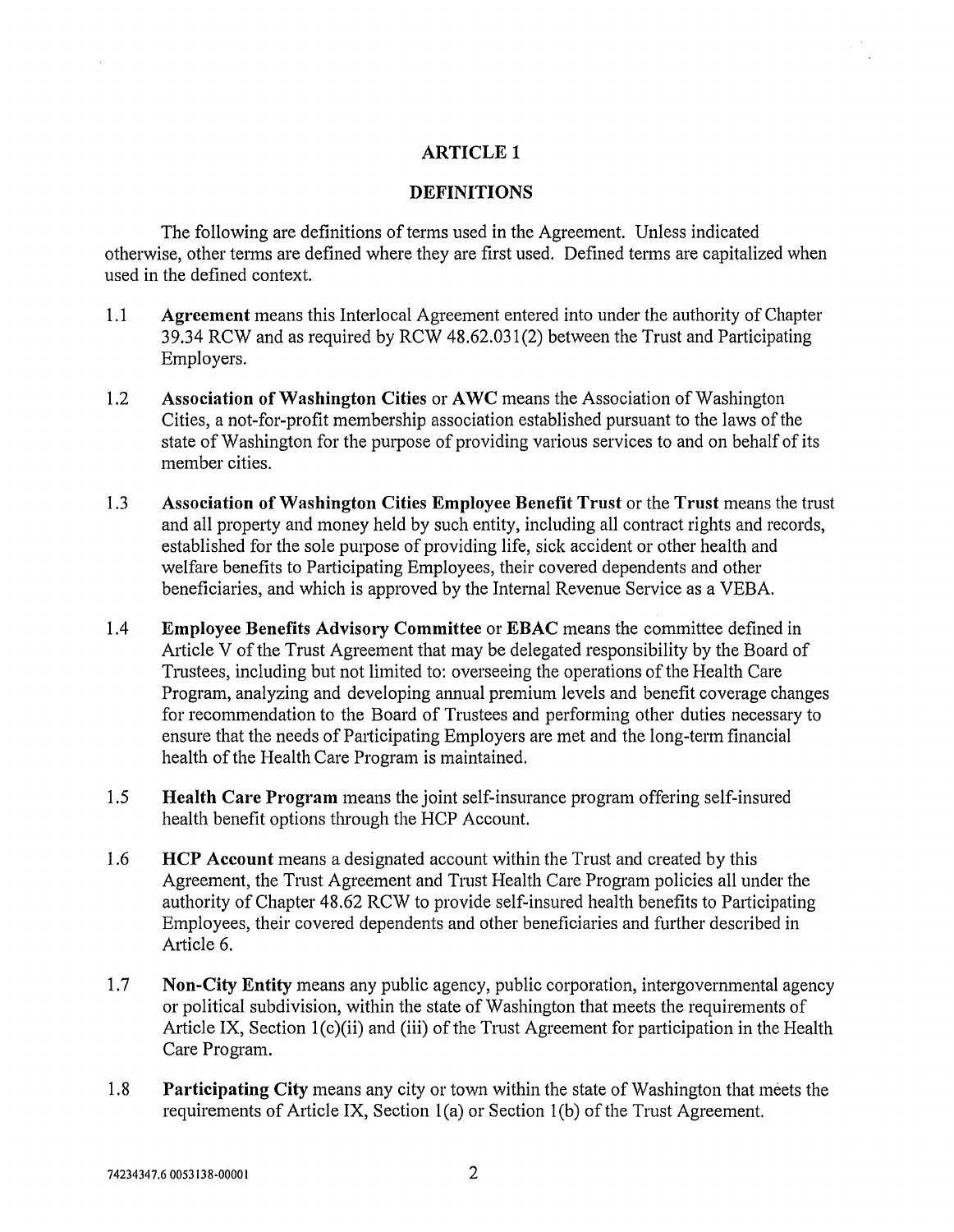- 1.9 **Participating Employee** means any individual employed by a Participating Employer and for whom the Participating Employer makes contributions to the Trust, and any individual who may have been so employed but is subsequently laid off, terminated, or retired.
- 1.10 **Participating Employer** means a Participating City or Non-City Entity that is also a party to this Agreement.
- 1.11 **Resolution** means the resolution adopted by each Participating City or Non-City Entity that authorizes the Health Care Program.
- 1.12 **State Risk Manager or Risk Manager** means the risk manager of the Risk Management Division within the Department of Enterprise Services.
- 1.13 **Stop Loss Insurance or Reinsurance** means a promise by an insurance company that it will cover losses of the Health Care Program over and above an agreed-upon individual or aggregated amount, which definition shall be modified by any changes to the definition of stop loss insurance in WAC 200-110-020.
- 1.14 **Third-Party Administrator** means the independent association, agency, entity or enterprise which, through a contractual agreement, provides one or more of the following ongoing services to the Health Care Program: pool management or administration services, claims administration services, risk management services, or services for the design, implementation, or termination of an individual or joint self-insurance program.
- 1.15 **Trust Agreement** means the Trust Agreement Governing the Trust amended and restated July 1, 2013, and any subsequent amendments thereto.
- 1.16 **Trustees or Board of Trustees** means the following individuals and their successors, who together, govern the Trust and the Health Care Program:
	- 1.16.1 the A WC President and the A WC Vice President;
	- 1.16.2 the EBAC Chair and the EBAC Vice Chair; and
	- 1.16 .3 an individual elected pursuant to the procedures in Article III, Section 5 of the Trust Agreement to serve as the trustee from one of the following regions:
		- (a) North East Region (known as the "North East Region Trustee");
		- (b) North West Region (known as the "North West Region Trustee");
		- ( c) South East Region (known as the "South East Region Trustee"); and
		- (d) South West Region (known as the "South West Region Trustee").

Individuals from Non-City Entities are not eligible to serve as Trustees.

 $\sim 20\,\mathrm{yr}$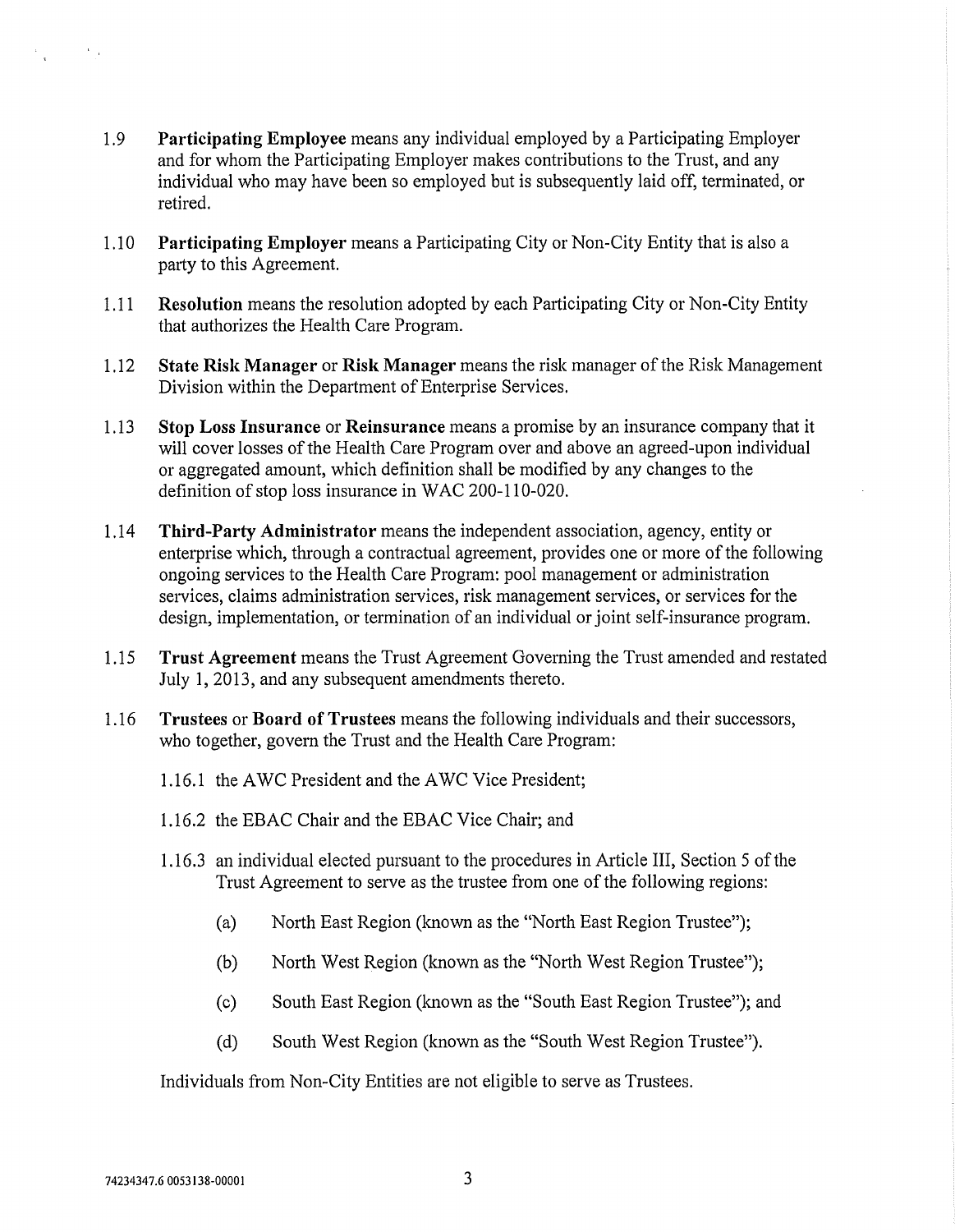#### **PURPOSE**

This Agreement is entered into for the purpose of authorizing the Health Care Program created by the Trust to provide self-insured health benefits to Participating Employees, their covered dependents and other beneficiaries. The Health Care Program shall comply with the statutory provisions found in Chapters 48.62 and 39.34 RCW and the regulatory requirements contained in WAC 200-110 applicable to joint self-insurance programs.

#### **ARTICLE3**

#### **PARTIES**

Each party to this Agreement certifies that it intends to participate in the Health Care Program. Participating Employers are signatories of this Agreement to become effective on a date to be mutually determined (the "Effective Date") and with such other Participating Cities and Non-City Entities as may later be added to and become signatories to this Agreement.

## **ARTICLE4**

### **DURATION OF AGREEMENT**

- 4.1 This Agreement shall become effective on the Effective Date.
- 4.2 This Agreement shall have perpetual duration unless terminated as hereinafter provided.

### **ARTICLES**

### **MEMBERSHIP COMPOSITION**

The Health Care Program shall be open to Participating Cities and Non-City Entities. Participation in the Health Care Program is voluntary and not a requirement of AWC membership. The Board of Trustees shall provide for the reasonable admission of new Participating Cities and Non-City Entities.

## **ARTICLE 6**

### **HCP ACCOUNT**

- 6.1 All premium contributions by Participating Employers, Non-City Entities and Participating Employees for use in the Health Care Program are deposited into the HCP Account.
- 6.2 The HCP Account represents a pool of funds that is independent of all other Trust or AWC funds and independent of all other Participating Employer and Non-City Entity funds. The funds deposited into the HCP Account are held, managed and expended only for the Health Care Program and reasonable expenses, consistent with applicable state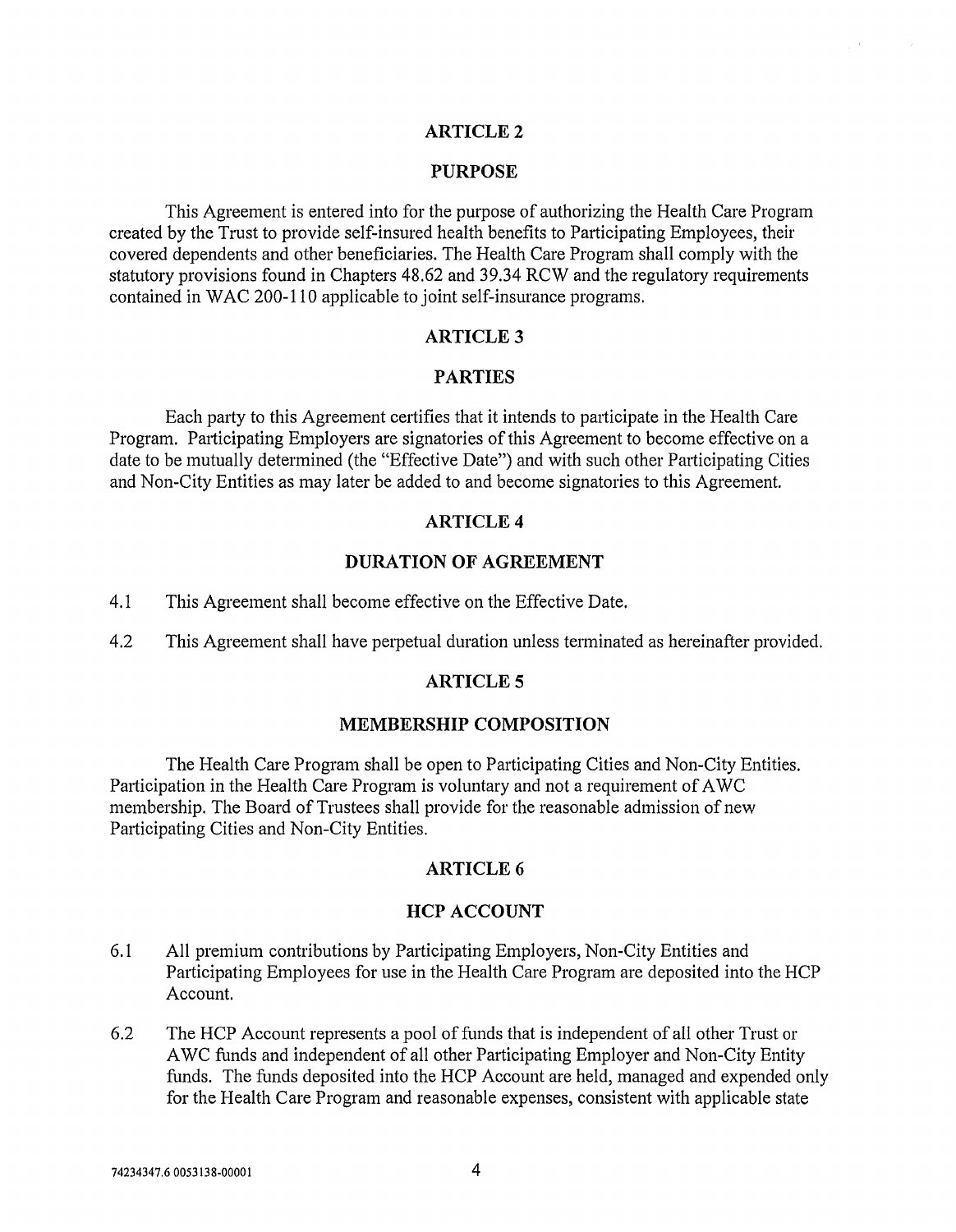and federal statutes and rules governing joint self-insurance programs and self-insurance programs generally.

6.3 The HCP Account is subject to audit by the State Auditor's Office.

## **ARTICLE7**

## **TRUSTEE POWERS RELATED TO HEALTH CARE PROGRAM**

The Board of Trustees is provided with the powers and functions established under RCW 48.62.031 to accomplish the following:

- 7 .1 Promote the economical and efficient means by which health benefits coverage is made available to Participating Employers and Non-City Entities and provided to Participating Employees, their covered dependents and other beneficiaries;
- 7.2 Protect the financial integrity of the Health Care Program through purchase of Stop Loss Insurance or Reinsurance in such form and amount as needed;
- 7 .3 Contract for or otherwise provide risk management and loss control services;
- 7.4 Contract for or otherwise provide legal counsel for the defense of claims and other legal services;
- 7.5 Consult with the state insurance commissioner and the State Risk Manager;
- 7.6 Obligate the Participating Employers and Non-City Entities to pledge revenues or contribute money to secure the obligations or pay the expenses of the Health Care Program, including the establishment of a reserve or fund for coverage; and
- 7.7 Exercise all other powers and perform all other functions reasonably necessary to carry out the purposes of the Health Care Program, Chapter 48.62 RCW and Chapter 200-110 WAC.

## **ARTICLES**

## **ORGANIZATION OF HEALTH CARE PROGRAM**

- 8.1 The operations of the Health Care Program are managed by the Board of Trustees or its delegates. The Trustees or any delegates review and analyze Health Care Programrelated matters and make operational decisions regarding premium contributions, reserves, plan options and benefits in compliance with Chapter 48.62 RCW.
- 8.2 The Board of Trustees has decision authority consistent with the Trust Agreement, Health Care Program policies, Chapter 48.62 RCW and Chapter 200-110 WAC.

 $\sum_{\mathbf{q} \in \mathcal{M}_\mathbf{q}} \mathcal{L}_{\mathbf{q}}(\mathbf{q}) \mathcal{L}_{\mathbf{q}}(\mathbf{q}) = \sum_{\mathbf{q} \in \mathcal{M}_\mathbf{q}} \mathcal{L}_{\mathbf{q}}(\mathbf{q})$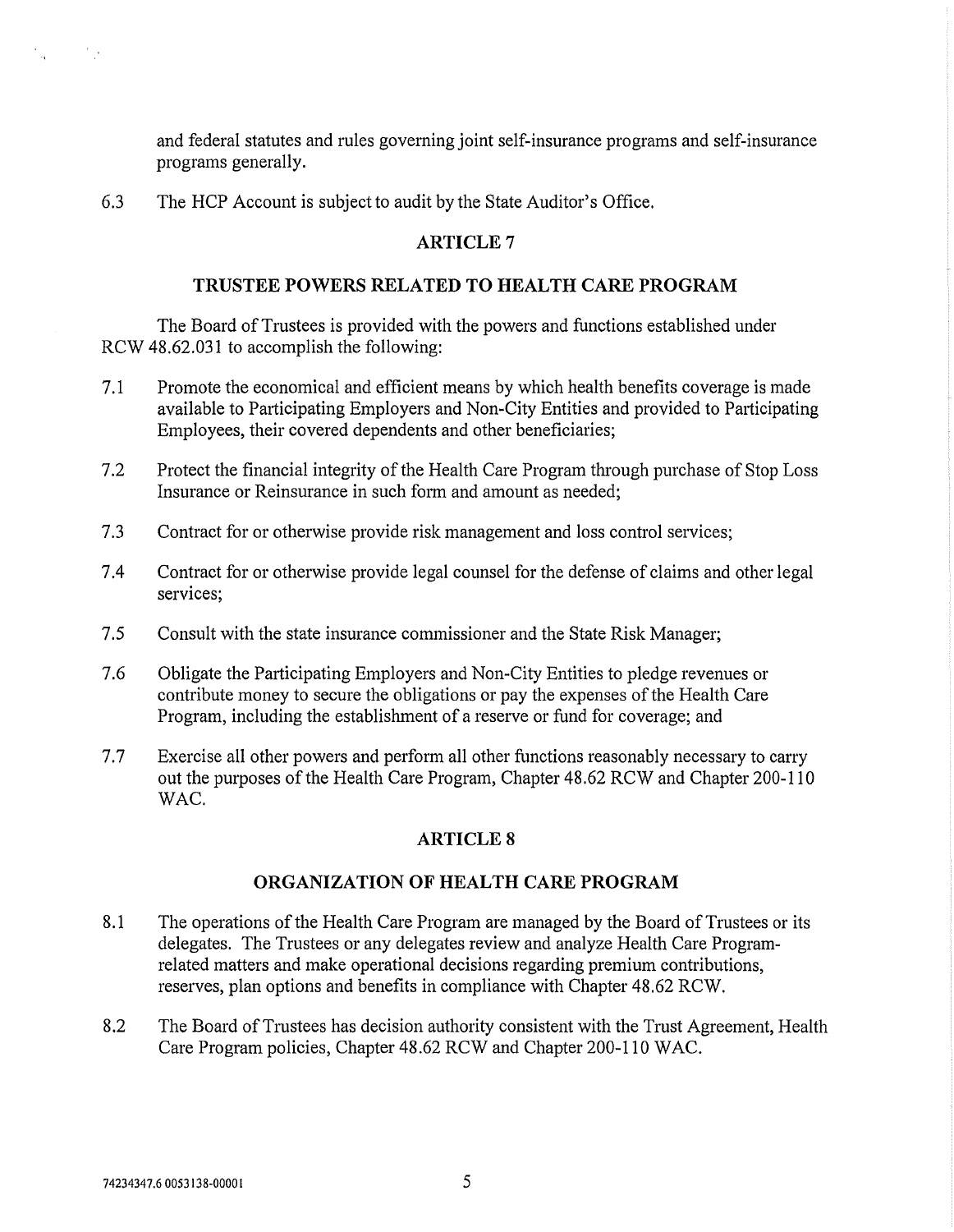# **RESPONSIBILITIES OF THE TRUSTEES**

- 9 .1 The Board of Trustees shall discharge its responsibilities under this Agreement as follows:
	- 9.1.1 Provide for the efficient management and operation of the Health Care Program;
	- 9 .1.2 Provide for health benefit coverage options for Participating Employees, their covered dependents and other beneficiaries;
	- 9.1.3 Determine the level of Stop Loss Insurance or Reinsurance coverage for claims expenses above the amounts deemed appropriate for self-insurance;
	- 9 .1.4 Ensure that the Health Care Program meets required state and federal statutes and rules;
	- 9 .1.5 Contract with vendors required to meet the responsibilities established by the Trust Agreement, Health Care Program policies, and applicable state and federal statutes and rules;
	- 9.1.6 Maintain the balance between meeting the Health Care Program needs of Participating Employers and the long-term financial integrity of the Health Care Program;
	- 9.1.7 Prepare an annual financial report on the operations of the Health Care Program; and
	- 9.1.8 Provide for other services deemed appropriate by the Board of Trustees to meet the purposes of this Agreement.
- 9.2 The Board of Trustees may delegate the responsibilities described in this Article 9 to the EBAC or other delegates at its complete discretion.

# **ARTICLE 10**

## **RESPONSIBILITIES OF THE PARTICIPATING EMPLOYERS**

In order to participate in the Health Care Program, Participating Employers shall:

- 10.1 Be a Participating City or Non-City Entity in good standing and comply with the requirements of admission or qualification as established by the Board of Trustees;
- 10.2 Adopt this Agreement by Resolution, agreeing to its terms and provisions;
- 10.3 Submit the Resolution and Agreement to the Trust;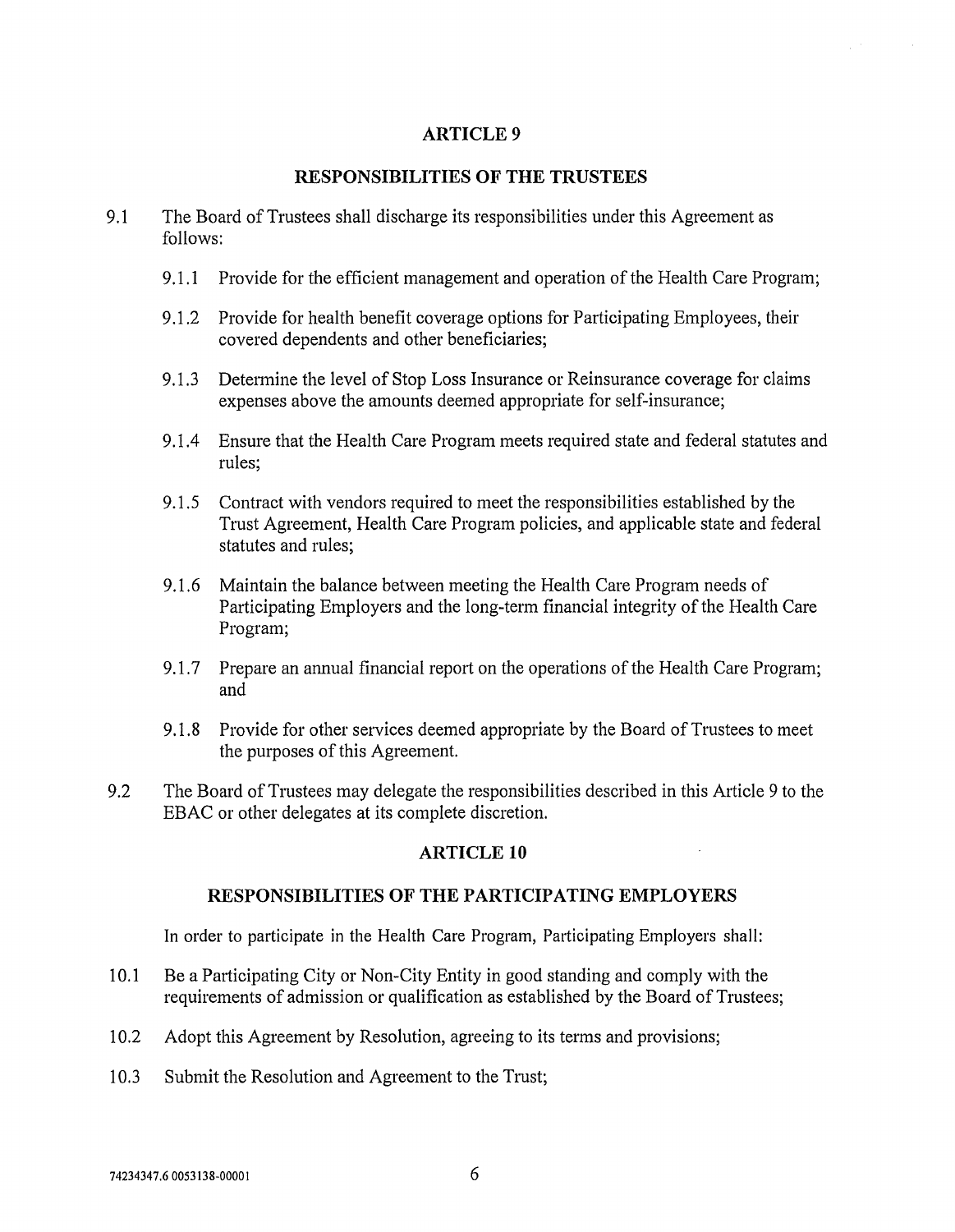- 10.4 Read the terms, conditions and representations set forth in the application agreement related to participation in the Health Care Program;
- 10.5 Designate an employee of the Participating Employer to be a contact person for all matters relating to the Participating Employer's participation in the Health Care Program;
- 10.6 Pay premiums for the Health Care Program to the Third-Party Administrator no later than the tenth day of the month in which the premium is due;
- 10.7 By formal action of the legislative body of the Participating Employer, approve policies and procedures necessary to secure protected health information ("PHI") in accordance with Chapter 70.02 RCW and the Health Insurance Portability and Accountability Act ("HIPAA") privacy and security rules, codified at 45 C.F.R. Parts 160-164;
- 10.8 Provide the Health Care Program with such information or assistance as is necessary for the Health Care Program to meet its responsibilities under this Agreement; and
- 10.9 Cooperate with and assist the Health Care Program and any insurer of Stop Loss Insurance or Reinsurance, in all matters relating to the administration and operation of the Health Care Program and all matters relating to this Agreement.
- 10.10 Comply with all bylaws, rules, regulations and policies adopted by the Board of Trustees relating to the Health Care Program.

## **RESERVE FUND INVESTMENT**

All reserve fund investments from the HCP Account shall be made in a manner that is consistent with RCW 48.62.111, Chapter 39.59 RCW, WAC 200-110-090 and the Health Care Program Investment Policy.

## **ARTICLE 12**

## **FINANCIAL RECORDS**

- 12.1 The Board of Trustees shall develop estimated revenue and expenditures to establish a budget for each fiscal year covering January 1 through December 31 annually. Actual Health Care Program revenues and expenditures shall be monitored monthly by the Board of Trustees and reported at its quarterly meetings.
- 12.2 The accounting records of the Health Care Program are maintained in accordance with methods prescribed by the State Auditor's office under the authority of Chapter 43 .09 RCW. The Health Care Program also follows applicable accounting standards established by the Governmental Accounting Standards Board ("GASB"). Year-end financial reporting is done on an accrual basis and submitted to the Office of the State Auditor as required by Chapter 200-110 WAC. Once reviewed and approved by the

 $\mathcal{O}_{\mathbf{q}}$  .

 $\sim 2\, \mu$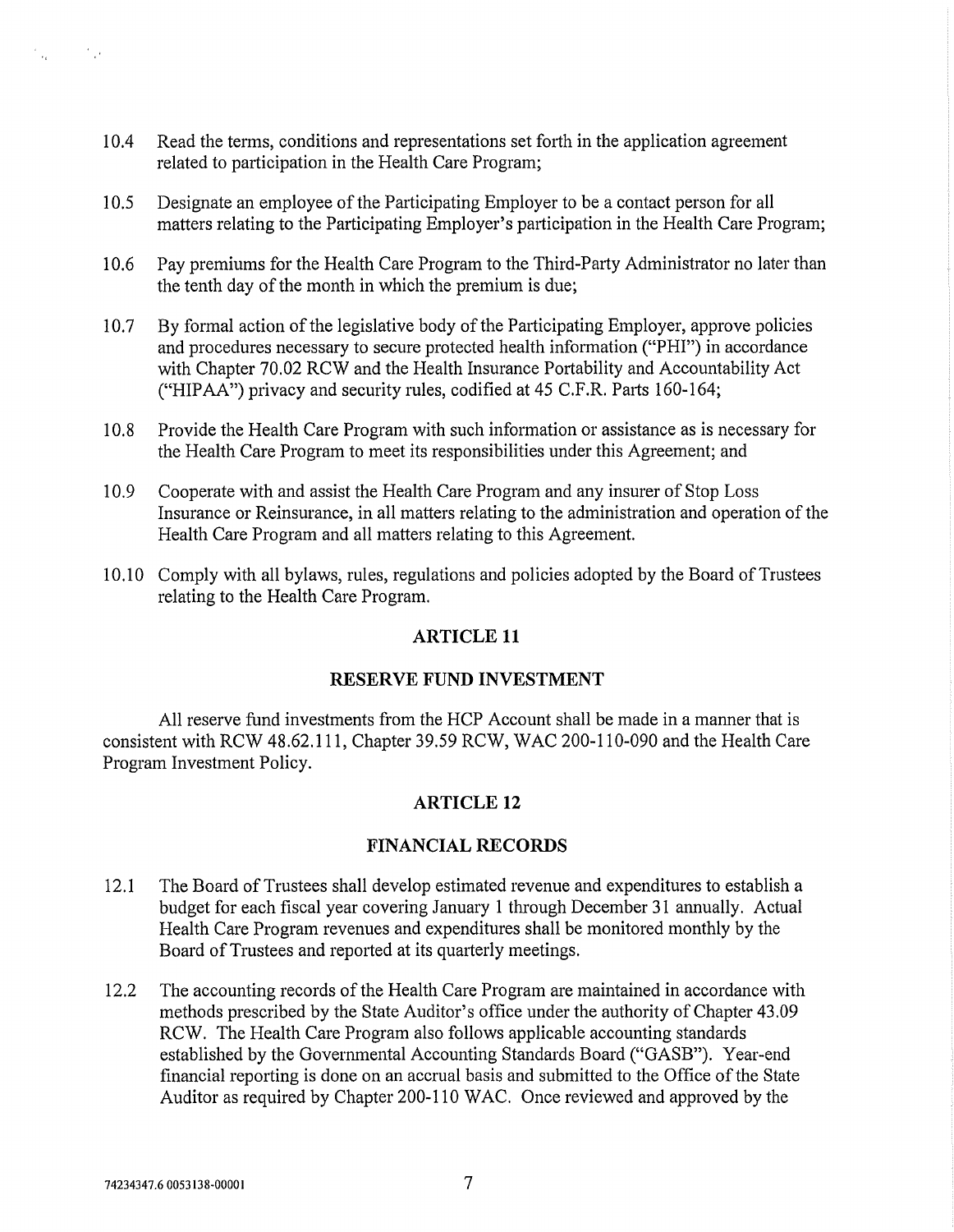Office of the State Auditor the year-end financial report is transmitted to the Office of the State Risk Manager.

12.3 Financial records of the Health Care Program shall be subject to audit by the Office of the State Auditor. Year-end financial reports and audit results shall be made available to interested parties. The Health Care Program shall provide financial information as required by state statute and rule to the Office of the State Risk Manager.

# **ARTICLE 13**

# **PARTICIPATING EMPLOYER TERMINATION AND WITHDRAWAL**

- 13.1 A Participating Employer must remain in good standing with the Trust and adhere to the requirements of this Agreement. In the event that a Participating Employer fails to be a Participating City or Non-City Entity in good standing, participation in the Health Care Program shall automatically terminate without notice as shall all health and welfare benefits provided through the Health Care Program.
- 13 .2 The Board of Trustees may take action to terminate membership or deny membership in the Health Care Program where it determines that such termination or denial is in the best interest of the Health Care Program
- 13.3 When a Participating Employer's eligibility in the Health Care Program is affected due to merger or annexation, the affected Participating Employer may petition the Board of Trustees to remain in the Health Care Program.
- 13 .4 A Participating Employer may only withdraw its participation in the Health Care Program at the end of the calendar year and must provide written notice to the Trust at least thirty-one (31) days in advance of the end of the calendar year (December 31st).
- 13.5 In the event of withdrawal or non-renewal, the Health Care Program will cover any of the Participating Employer's remaining outstanding Health Care Program claims expenses incurred prior to the Participating Employer's withdrawal from or non-renewal in the Health Care Program.
- 13.6 No Participating Employer, because of withdrawal or any other reason, has any right or interest in the HCP Account because of its nature as a rate stabilization fund. In the event any Patticipating Employer withdraws from the Health Care Program, its Participating Employees, their covered dependents and other beneficiaries and any Consolidated Omnibus Budget Reconciliation Act of 1985 as amended (COBRA) participants and contract personnel and dependents approved by the Board of Trustees, shall forfeit all right and interest to the HCP Account.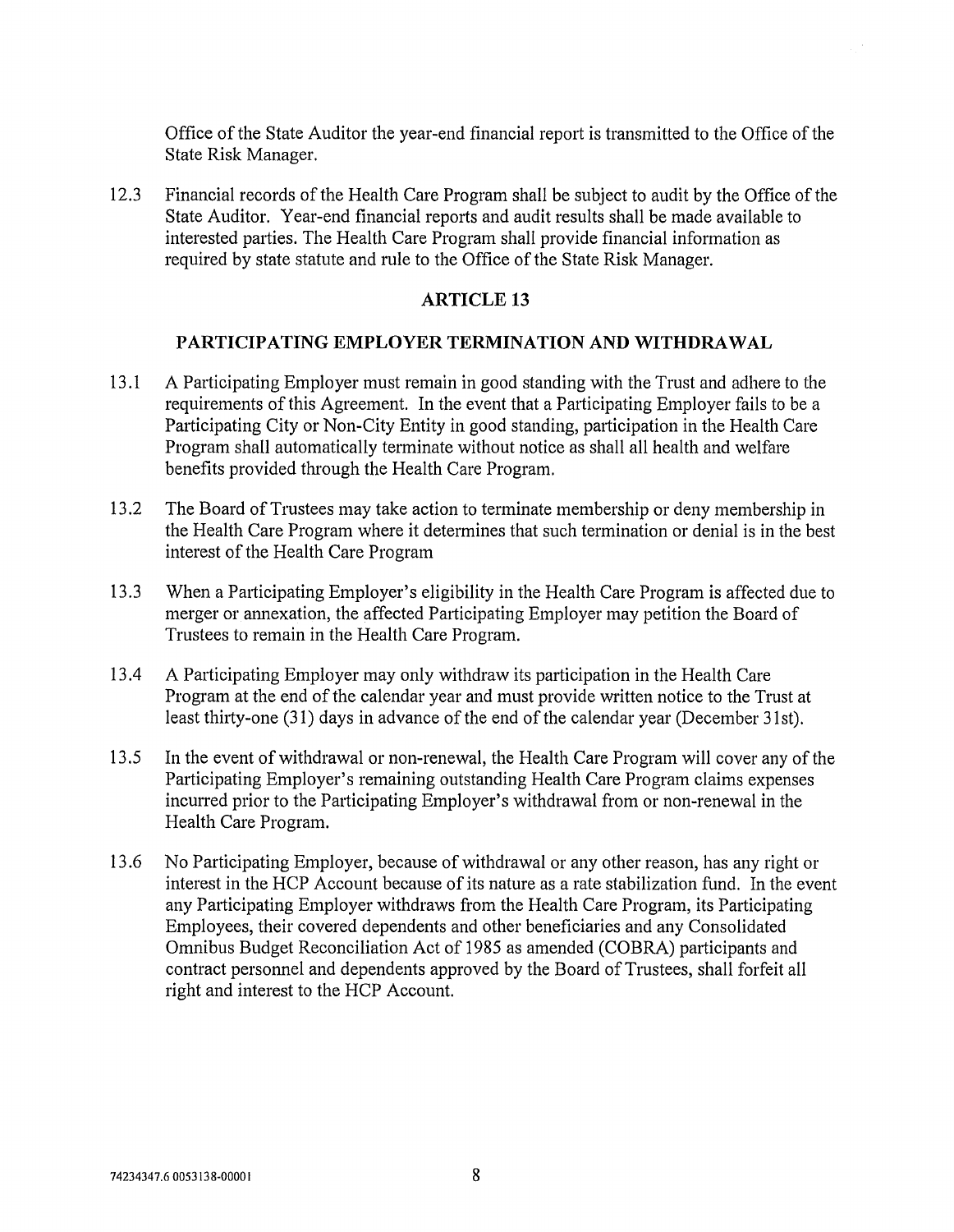### **TERMINATION OF HEALTH CARE PROGRAM**

- 14.1 In the event the Health Care Program is terminated, the Board of Trustees shall distribute the remaining funds in the HCP Account to the Trust or any successor association authorized by Chapter 39.34 RCW for like purposes for use in any program with similar purposes.
- 14.2 Upon termination, this Agreement and the HCP Account shall continue for the purpose of paying remaining outstanding claims and expenses and fulfilling all other functions necessary to complete the business of the Health Care Program.

## **ARTICLE 15**

### **MEETINGS, NOTICES AND COMMUNICATIONS**

- 15 .1 The Board of Trustees and the EBAC, if any responsibilities for Trust management have been delegated thereto, shall provide notice of their regular and special meetings and hold their meetings in accordance with Chapter 42.30, RCW Open Public Meetings Act.
- 15 .2 Communications with Participating Employers may occur using mail, email or posting on the Health Care Program website. The website shall be partitioned to provide information for the general public and information specific to Participating Employers and their employees.
- 15.3 Communications may come directly from the Health Care Program, through the Third-Party Administrator or through another vendor on behalf of the Health Care Program.

## **ARTICLE 16**

#### **AMENDMENTSTOINTERLOCALAGREEMENT**

- 16.1 The Board of Trustees shall review and analyze any proposed amendment to this Agreement. An amendment may be proposed for review by any party to this Agreement.
- 16.2 The Board of Trustees upon its discretion may take action by resolution on any amendment at any regular meeting of the Board of Trustees.

## **ARTICLE 17**

#### **PROHIBITION ON ASSIGNMENT**

17.1 No Participating Employer may assign any right or claim of interest it may have under this Agreement.

 $\mathcal{F}_{\mathcal{A}_1}$  , and  $\mathcal{F}_{\mathcal{A}}$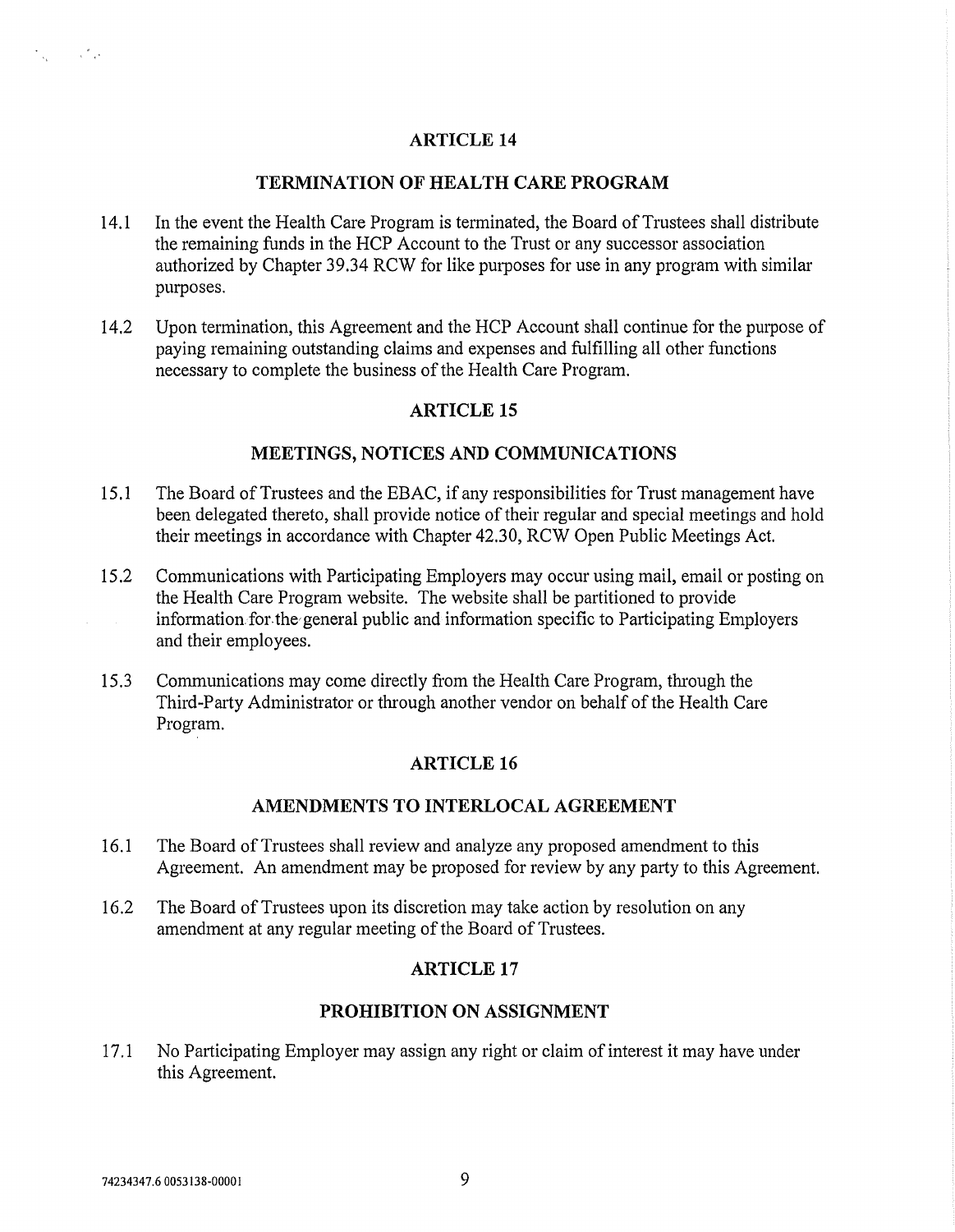17.2 No creditor, assignee or third-party beneficiary of any employer shall have the right, claim or title to any party, share, interest, premium or asset of the Trust, HCP Account or the Health Care Program.

## **ARTICLE 18**

### **HEALTH CLAIM DISPUTES AND APPEALS**

In the event that a dispute arises over a health claim, the procedures, adjudication requirements and administrative remedies shall be found in the Health Care Program's plan document applicable to the Health Care Program covering the claimant.

### **ARTICLE 19**

### **PLAN ADMINISTRATION DISPUTES AND APPEALS**

- 19.1 In the event that a dispute arises between a Participating Employer and the Health Care Program, the Participating Employer shall document the circumstances causing the dispute and submit a written request for review of the disputed circumstances to the Board of Trustees. Upon review of such information, the Board of Trustees shall attempt to resolve the dispute.
- 19.2 If the Board of Trustees' resolution to the dispute is deemed unsatisfactory, then alternative dispute resolution through mediation or binding arbitration may be necessary.

### **ARTICLE20**

### **ENFORCEMENT OF TERMS OF AGREEMENT**

- 20.1 The Board of Trustees may enforce the terms of this Agreement.
- 20.2 In the event legal action is initiated to enforce any term or provision of this Agreement against any present or previous Participating Employer, the prevailing party shall receive such reimbursement of costs as the court deems reasonable for attorneys' fees and costs related to the relevant legal action.

## **ARTICLE 21**

#### **DEFAULT**

- 21.1 If any Participating Employer fails to perform any term or condition of this Agreement and such failure continues for a period of sixty (60) days after the Board of Trustees has given the Participating Employer written notice describing such failure, the Participating Employer shall be considered in default.
- 21.2 Upon default, the Board of Trustees may immediately cancel the Participating Employer's participation in the Health Care Program without additional notice or exercise some other remedy otherwise provided by law.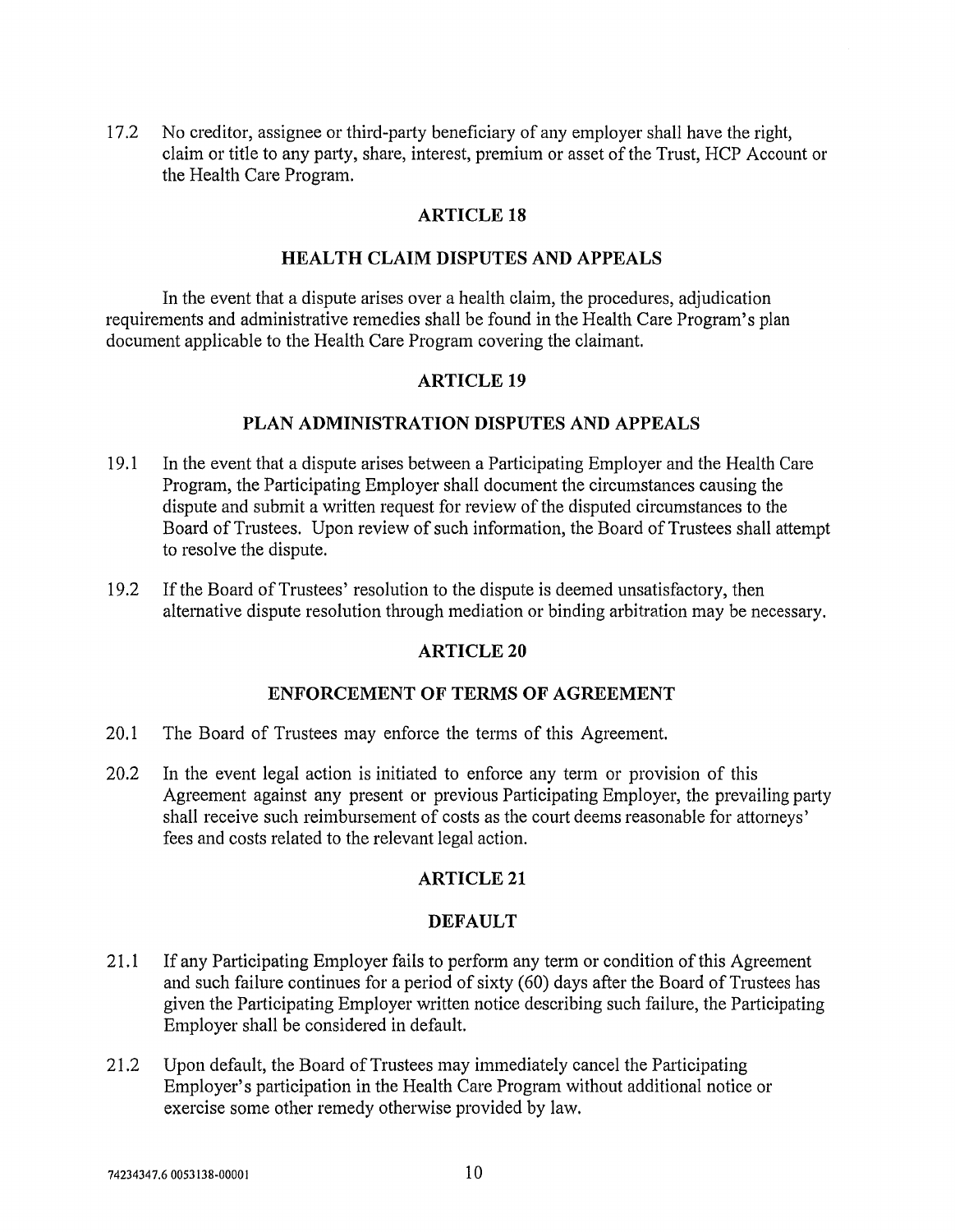21.3 The rights and remedies of the Board of Trustees are cumulative in nature and pursuit of any particular remedy shall not be deemed an election of remedies or a waiver of any other remedies available hereunder or otherwise available by law.

#### **ARTICLE22**

#### **NO WAIVERS**

No waiver or forbearance of a breach of any covenant, term, or condition of this Agreement shall be construed to be a waiver or forbearance of any other or subsequent breach of the same or of any other covenant, term or condition, and the acceptance of any performance hereunder, or the payment of any sum of money after the same has become due or at a time when any other default exists hereunder, shall not constitute a waiver or right to demand payment of all sums owing or a waiver of any other default then or thereafter existing.

#### **ARTICLE 23**

### **CONTRACT MANAGEMENT**

The Health Care Program shall designate a person to whom the State Risk Manager shall forward legal process served upon the Risk Manager; **The A WC Chief Executive Officer**  (designee or successor). **The Health Care Program Director** shall be responsible for and shall be the contact person for all communications regarding the performance of this Agreement.

## **ARTICLE24**

### **SEVERABILITY**

If any provision of this Agreement or any provision of any document incorporated by reference shall be held invalid, such invalidity shall not affect the other provisions of this Agreement which can be given effect without the invalid provision, if such remainder conforms to the requirements of applicable law and the fundamental purpose of this Agreement, and to this end the provisions of this Agreement are declared to be severable.

#### **ARTICLE25**

#### **COUNTERPART COPIES**

This Agreement may be signed in counterpart or duplicate copies and any signed counterpart or duplicate copy shall be equivalent to a signed original for all purposes.

 $\mathcal{O}(\mathcal{E}_\mathbf{r})$  . The  $\mathcal{O}(\mathcal{E}_\mathbf{r})$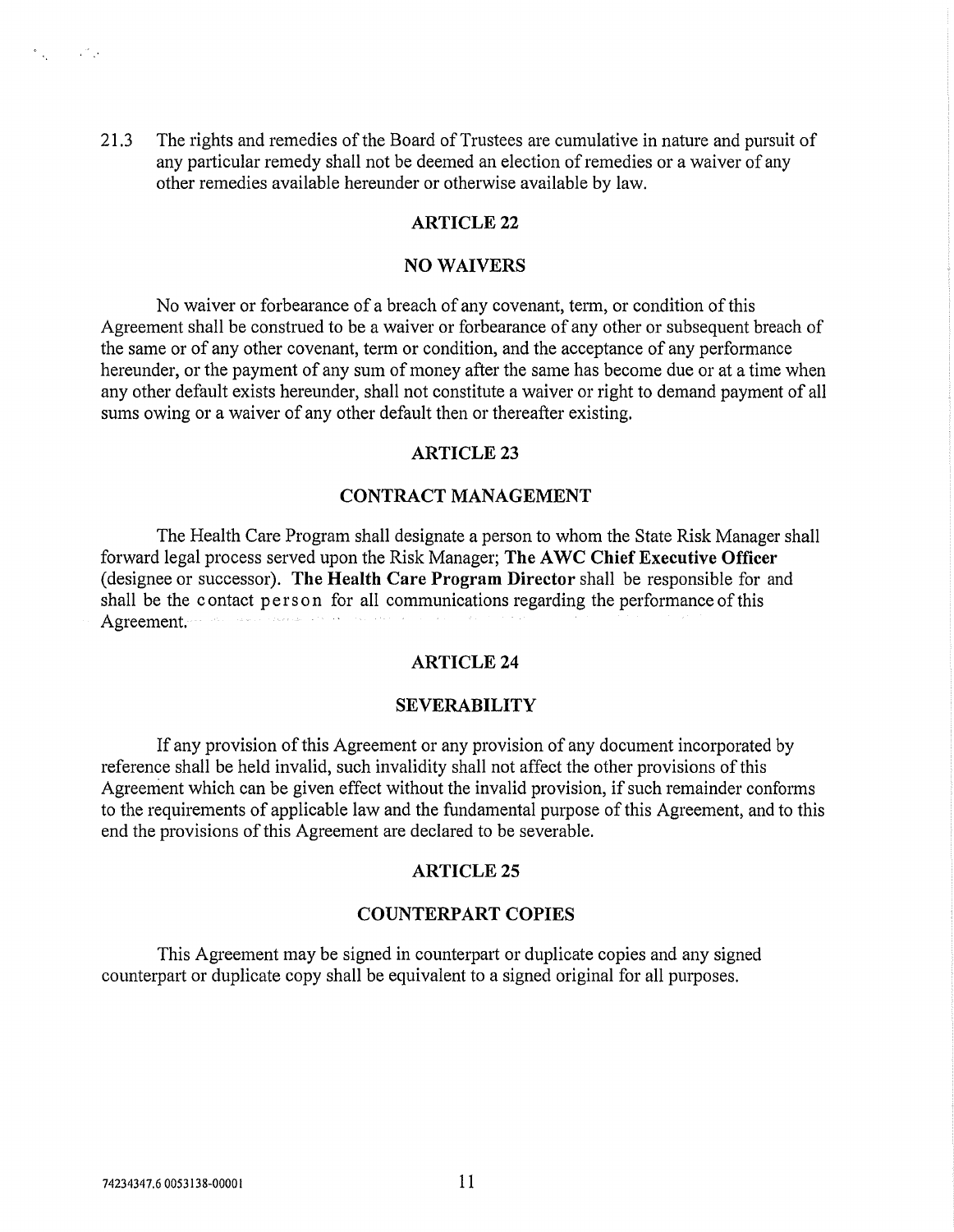### **HEADINGS**

The Article and Section headings in this Agreement are inserted for convenience only and are not intended to be used in the interpretation of the contents of the Articles and Sections they introduce.

# **ARTICLE27**

## **AGREEMENT COMPLETE**

This Agreement and the documents referenced herein contains all the terms and conditions agreed to by the parties. No other understandings, oral or otherwise, regarding the subject matter of this Agreement shall be deemed to exist or to bind the parties hereto.

**[Signature page follows]**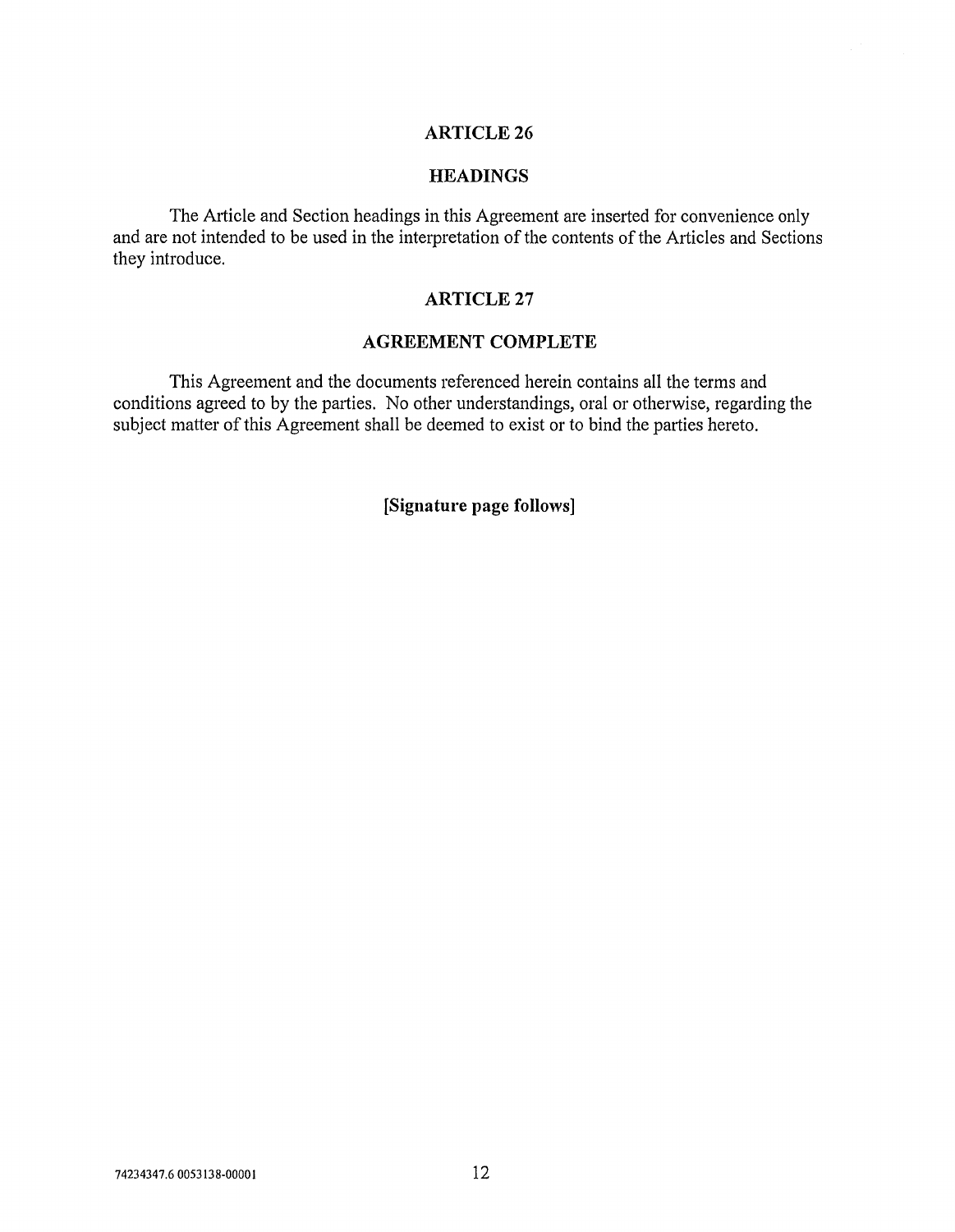IN WITNESS WHEREOF, the undersigned parties have executed this Agreement.

**Association of Washington Cities Employee Benefit Trust** Signature: Michael A. McCarty Name: Title: Chief Executive Officer

Date:  $\pi u \leq u \leq \pi/30.3013$ 

**Participating Employer** 

Signature: <u>Retu, Son</u>

Name (print): ROBERT 14. WILSON Title:  $E$  $K$  $E$  $K$  $E$ .  $\partial_{\ell}$  $R$ .

Date:  $10/16/2013$ 

Effective Date: January 1, 2014

Kalimana ka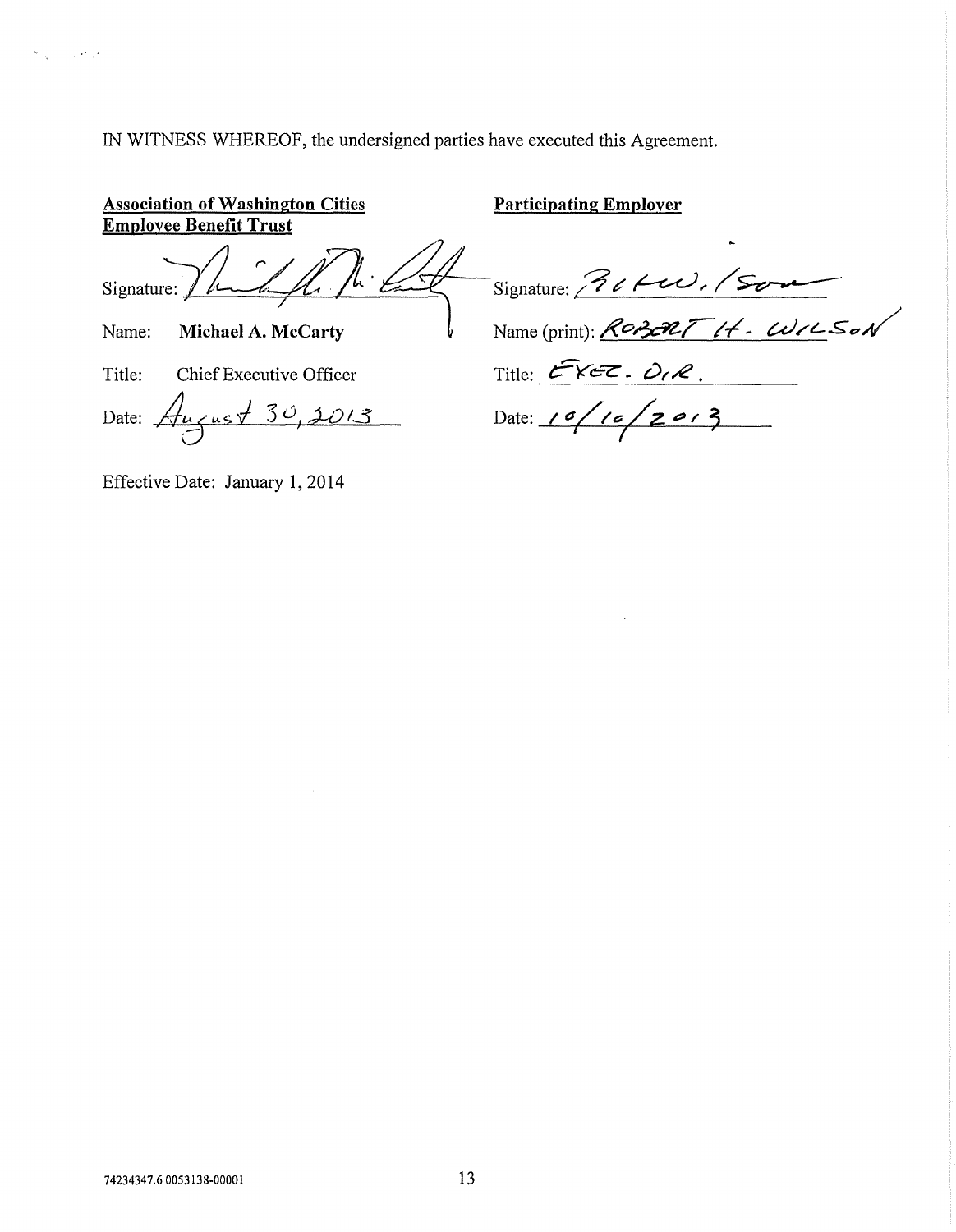$\label{eq:2.1} \frac{1}{\sqrt{2}}\int_{\mathbb{R}^3}\frac{1}{\sqrt{2}}\left(\frac{1}{\sqrt{2}}\right)^2\frac{1}{\sqrt{2}}\left(\frac{1}{\sqrt{2}}\right)^2\frac{1}{\sqrt{2}}\left(\frac{1}{\sqrt{2}}\right)^2\frac{1}{\sqrt{2}}\left(\frac{1}{\sqrt{2}}\right)^2.$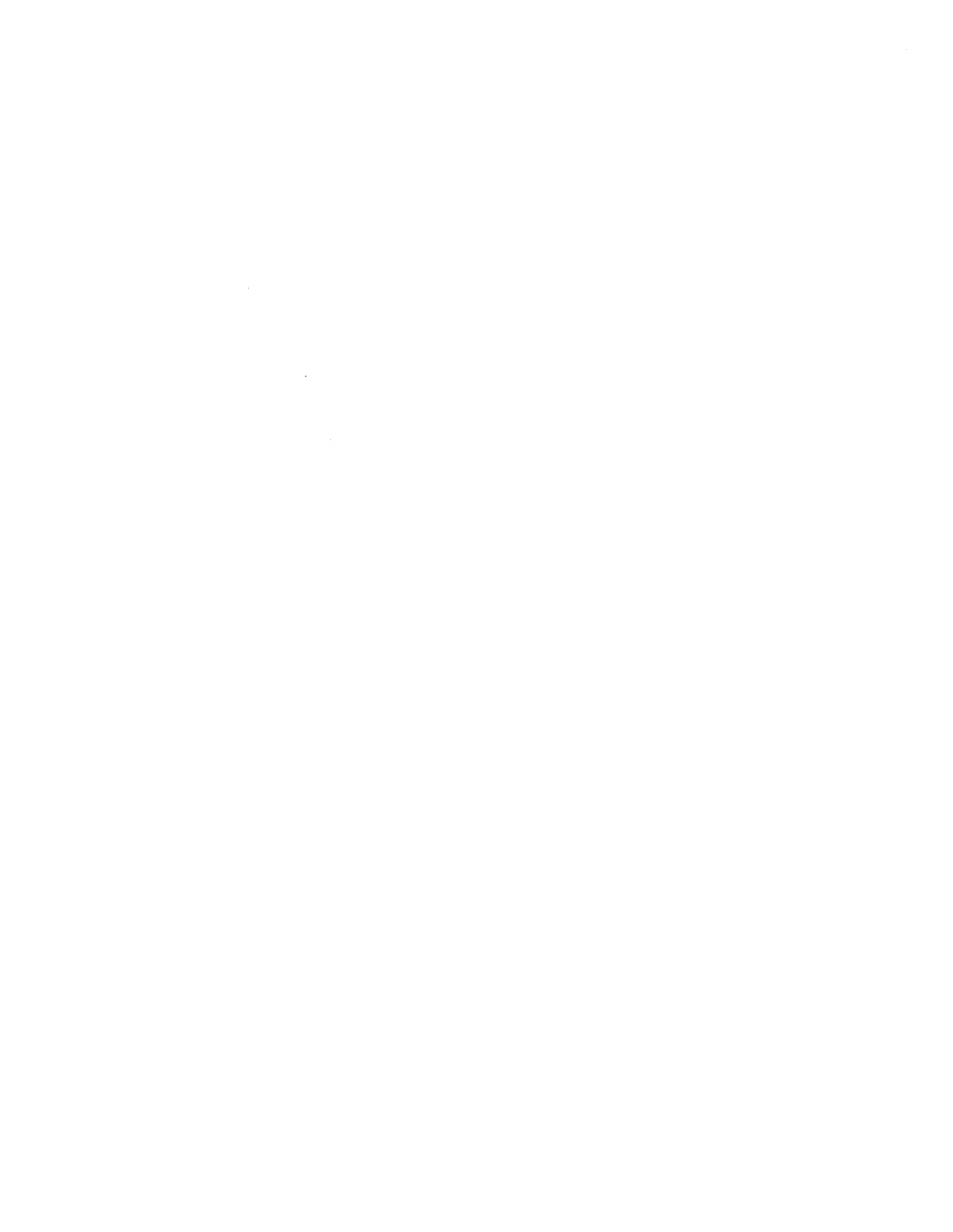#### RESOLUTION NO. 13-10-01

**WHEREAS,** Chapter 48.62 requires Health Care Program assets to be managed consistent with existing authority over use of municipal funds in RCW 35.39.030. The Trust will manage Health Care Program reserves in compliance with Chapter 48.62 RCW; RCW 35.39.030, and the Health Care Program Investment Policy; and

**WHEREAS,** all premium contributions for use in the Health Care Program are deposited into a designated account within the Trust, the Health Care Program Account (the "HCP Account"), and the HCP Account represents a pool of funds that is independent of all other Trust or AWC funds; and

**WHEREAS,** the Trust intends to manage the HCP Account assets in compliance with federal and state laws and the Interlocal Agreement; and

**WHEREAS,** the Whatcom Council of Governments believes it is in the best interest of the Health Care Program to allow the Trust to manage the HCP Account;

**NOW THEREFORE RESOLVED,** that the Interlocal Agreement creating the Health Care Program is hereby adopted.

**RESOLVED,** that by adopting such Agreement, the Whatcom Council of Governments acknowledges that it shall be subject to assessments as required by the Health Care Program.

**APPROVED** by the Executive Board of the Whatcom Council of Governments, at a regular meeting thereof held on the  $9<sup>th</sup>$  day of October , 2013.

Whatcom Council of Governments By: Bobert Browley, WCQS Chair

ATTEST:

Leslye O'Shaughnessy, Clerk of

Dated: October 9, 2013